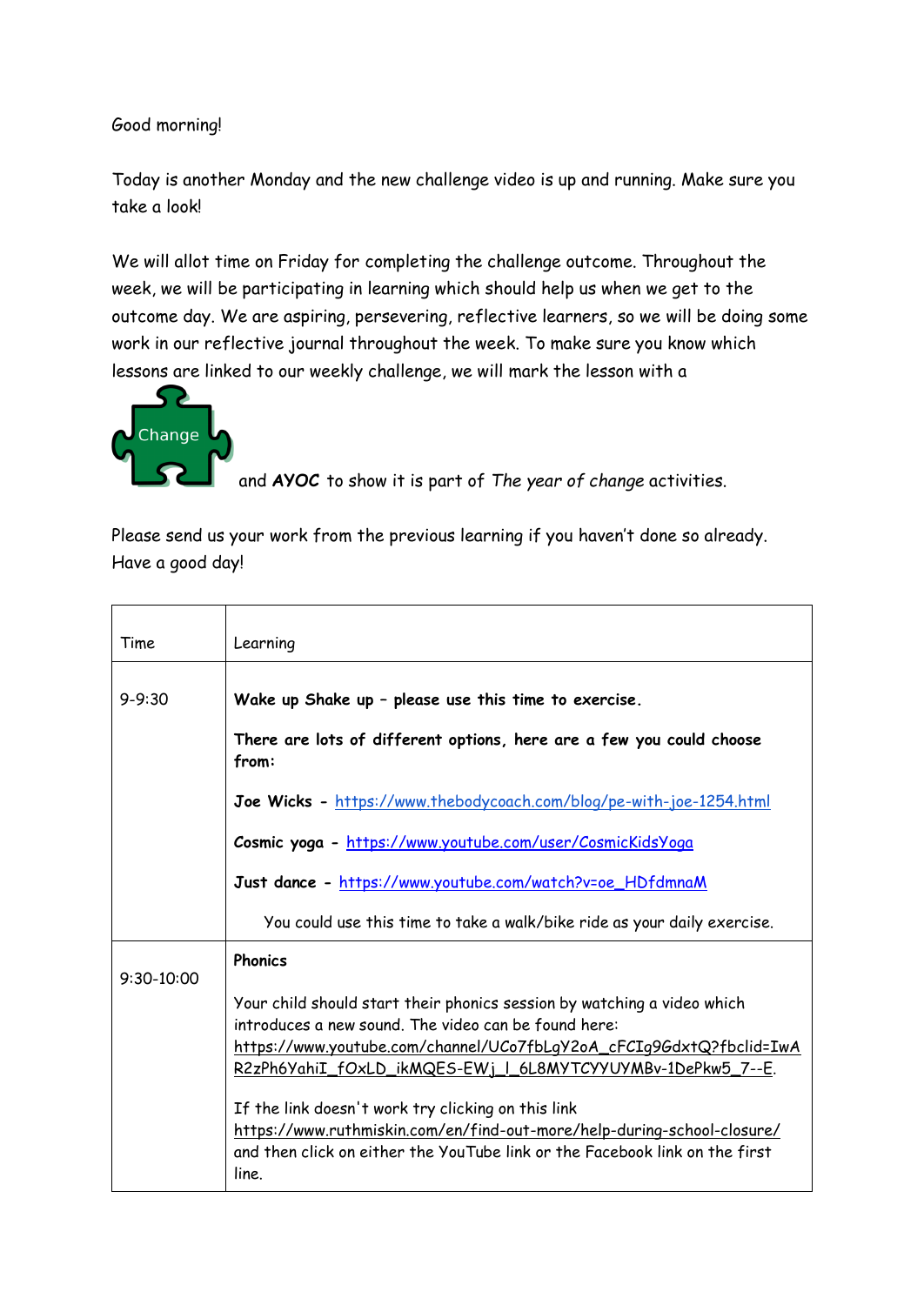|                 | The videos are only streamed at certain times of the day and are set<br>depending. The times are:<br>Set 1 Speed Sounds at 9.30am<br>Set 2 Speed Sounds at 10.00am<br>$\bullet$<br>Set 3 Speed Sounds at 10.30am                                                                        |
|-----------------|-----------------------------------------------------------------------------------------------------------------------------------------------------------------------------------------------------------------------------------------------------------------------------------------|
|                 | (It may be better to do mental maths and problem solving first and come back<br>to phonics, if your video is at a later time)                                                                                                                                                           |
|                 | In terms of the reading section of the phonics lesson, Oxford Owl are making<br>all the phonics books available online as ebooks. Here is the link<br>https://home.oxfordowl.co.uk/reading/reading-schemes-oxford-levels/read-<br>write-inc-phonics-quide/                              |
|                 | Once you've clicked on the link then click on ebooks and then you need to<br>register but it is completely free. Once registered you can then open all the<br>ebooks and choose the correct banded level for your child.                                                                |
|                 | This means you do not need to look at the RWI books on the school website<br>and we will not be adding any further books there.                                                                                                                                                         |
|                 | Guided reading:                                                                                                                                                                                                                                                                         |
|                 | If your child is not in a phonics group and instead does guided reading, please<br>find newly uploaded texts on the Butterflies home learning page here:<br>https://www.sealprimary.com/page/?title=Home+Learning&pid=470, please<br>find today's timetable and the text will be there. |
| 10:00-10:15     | <b>Mental maths</b>                                                                                                                                                                                                                                                                     |
|                 | Watch this measurement video:<br>https://www.bbc.co.uk/teach/supermovers/ks1-maths-capacity-<br>volume/zj8njhv                                                                                                                                                                          |
| $10:15 - 10:30$ | <b>Spellings</b>                                                                                                                                                                                                                                                                        |
|                 | This week's spellings are:                                                                                                                                                                                                                                                              |
|                 | do<br>to<br>are<br>his<br>has<br>friend<br>school<br>our                                                                                                                                                                                                                                |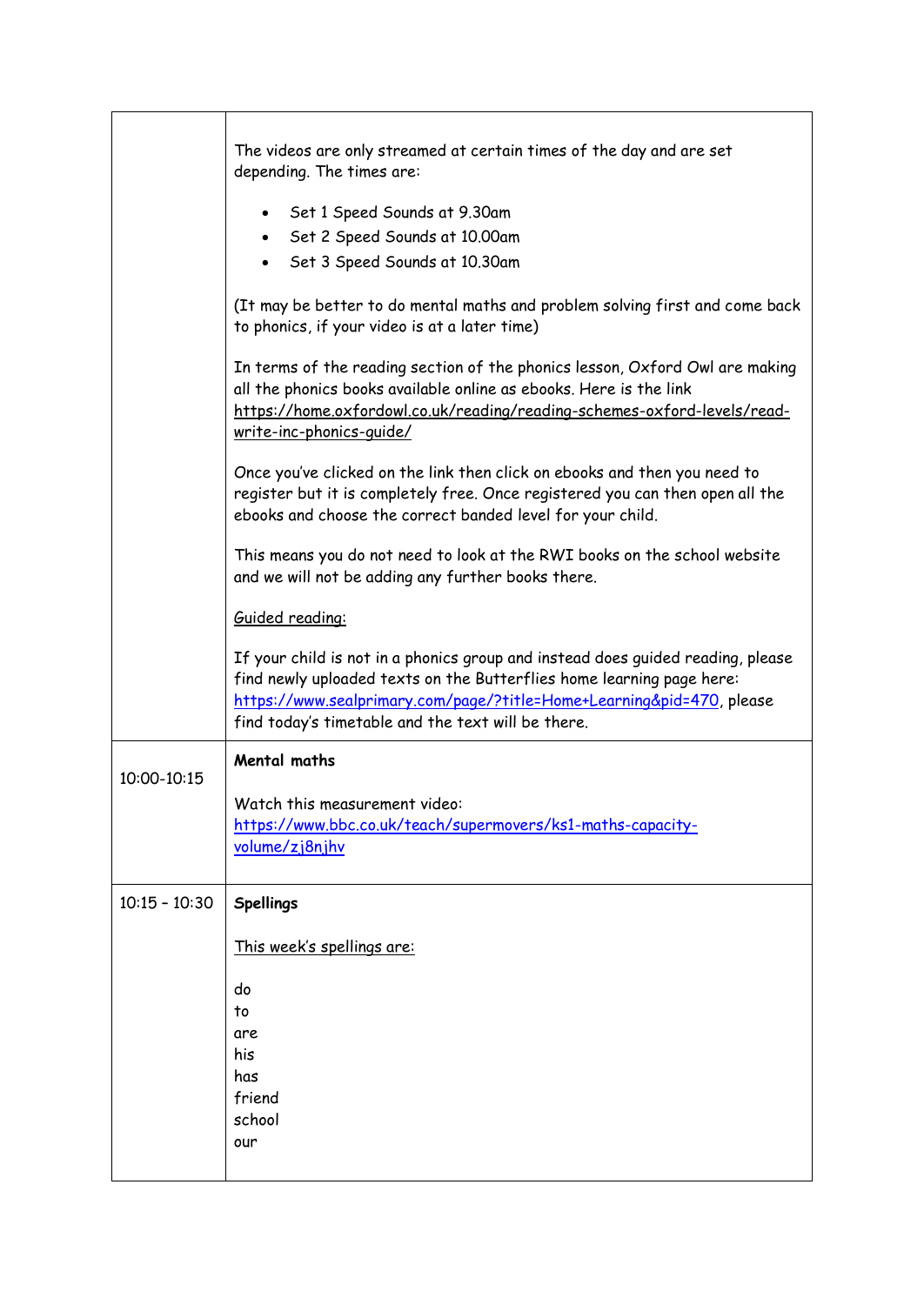|                 | Remember to write your spellings out big, small, wiggly and with your eyes<br>shut!                                                                                                                                                                                                                                                                                                                                                                                                                                                                                                                                                                                                                                                                                                                                                                                                                                                                                                                                                                                                                                                                                                                                                                                             |
|-----------------|---------------------------------------------------------------------------------------------------------------------------------------------------------------------------------------------------------------------------------------------------------------------------------------------------------------------------------------------------------------------------------------------------------------------------------------------------------------------------------------------------------------------------------------------------------------------------------------------------------------------------------------------------------------------------------------------------------------------------------------------------------------------------------------------------------------------------------------------------------------------------------------------------------------------------------------------------------------------------------------------------------------------------------------------------------------------------------------------------------------------------------------------------------------------------------------------------------------------------------------------------------------------------------|
| $10:30 - 11:00$ | Breaktime/snacktime                                                                                                                                                                                                                                                                                                                                                                                                                                                                                                                                                                                                                                                                                                                                                                                                                                                                                                                                                                                                                                                                                                                                                                                                                                                             |
| $11:00 - 12:00$ | DT AYOC<br>First you need to watch the new challenge video!<br>https://www.sealprimary.com/page/?title=2020%2D+A+year+of+change%2C+c<br>hallenge+page&pid=287<br>LO: to know what healthy means<br>SC1: I can identify what we need for a healthy lifestyle.<br>SC2: I know what a diet is.<br><b>SC3:</b> I can explain what a balanced diet means.<br>This week our challenge is to create a healthy meal. But what does healthy<br>mean?<br>Watch this video: https://www.youtube.com/watch?v=UxnEuj1c0sw<br>Can you tell an adult what healthy means? Can you name 3 things from the<br>video that keep you healthy?<br>We are going to be focusing on food this week and on Friday we are going to<br>create a healthy meal.<br>We must have a healthy diet. Our diet is the foods that we eat.<br>Watch this video: https://www.youtube.com/watch?v=mMHVEFWNLMc<br>As the video said, it is very important to eat lots of different types of food.<br>We must have a blacked diet with lots of different types of food.<br>Task:<br>Your task is to go into your kitchen. You are going to find some different<br>foods, which would make up a balanced diet. You can look in your fridge,<br>freezer, cupboards and pantry. What can you find? Can you find 3 items from |
|                 | each place? See if you can make a list of what you have.                                                                                                                                                                                                                                                                                                                                                                                                                                                                                                                                                                                                                                                                                                                                                                                                                                                                                                                                                                                                                                                                                                                                                                                                                        |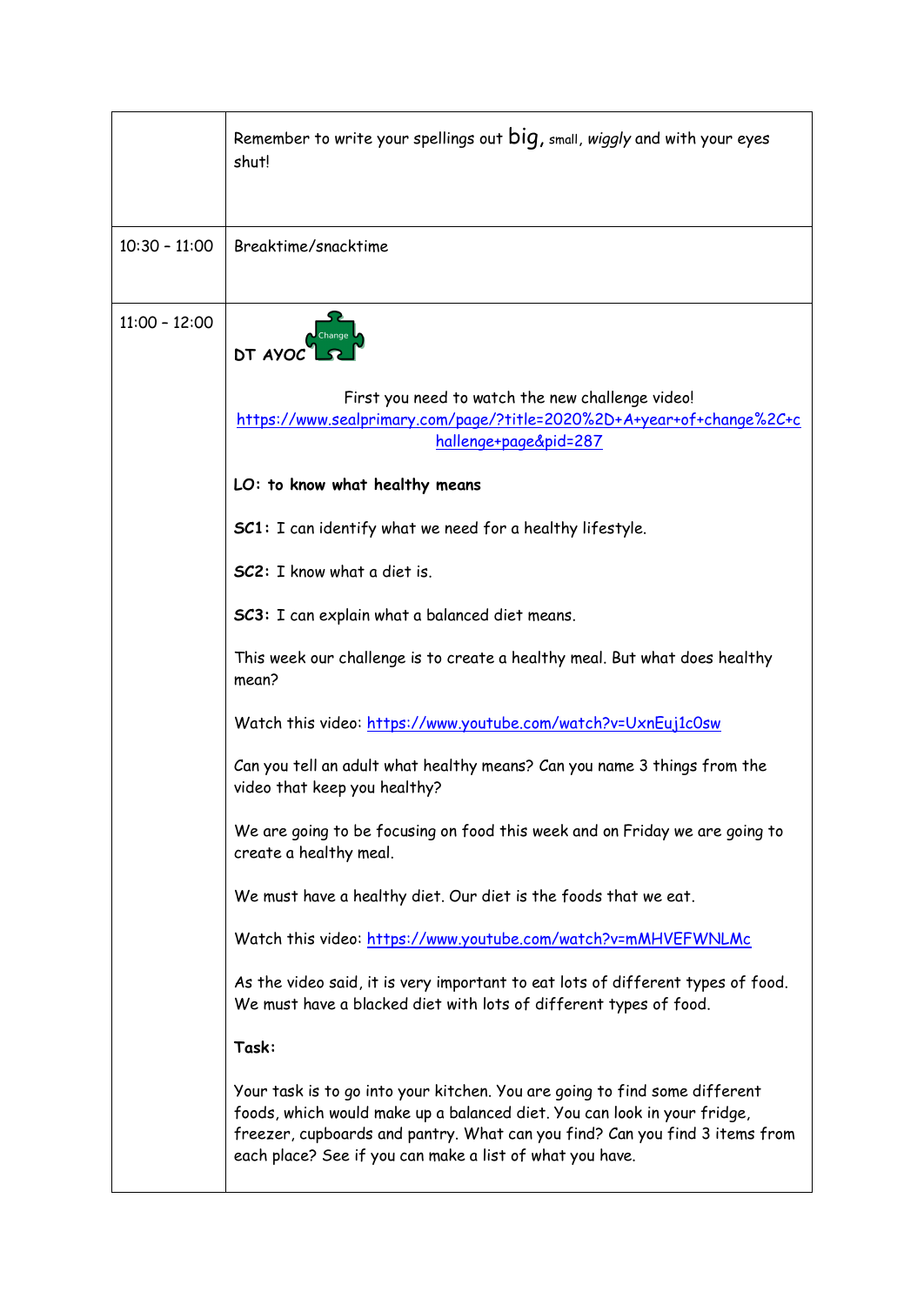|               | Watch this video to help you to understand the task:                                                                                                                      |                   |  |
|---------------|---------------------------------------------------------------------------------------------------------------------------------------------------------------------------|-------------------|--|
|               | https://youtu.be/WSPX0KdRHIM                                                                                                                                              |                   |  |
|               | Make a mind map or list to show what you have found!                                                                                                                      |                   |  |
|               | Challenge: to have a healthy and balanced diet, should we eat the same amount<br>of every single type of food?                                                            |                   |  |
| 12:00-1:15    | Lunch                                                                                                                                                                     |                   |  |
| $1:15 - 1:30$ | Cursive handwriting practise                                                                                                                                              |                   |  |
|               | If you have received a Miss Cuss Smile or a Miss Theobald Star of the day<br>last week from your teacher, then you can use this time to do an activity of<br>your choice. |                   |  |
|               | Well done to the children who received smiles and stars of the day last week!                                                                                             |                   |  |
|               | O<br>$\epsilon$                                                                                                                                                           | C                 |  |
|               | Squirrel Children                                                                                                                                                         | Hedgehog Children |  |
|               | Tilly                                                                                                                                                                     | Jed               |  |
|               | Mia                                                                                                                                                                       | Emily B           |  |
|               | Albie                                                                                                                                                                     | Elodie            |  |
|               | Ava                                                                                                                                                                       | Harry             |  |
|               | Felix                                                                                                                                                                     | Phoebe            |  |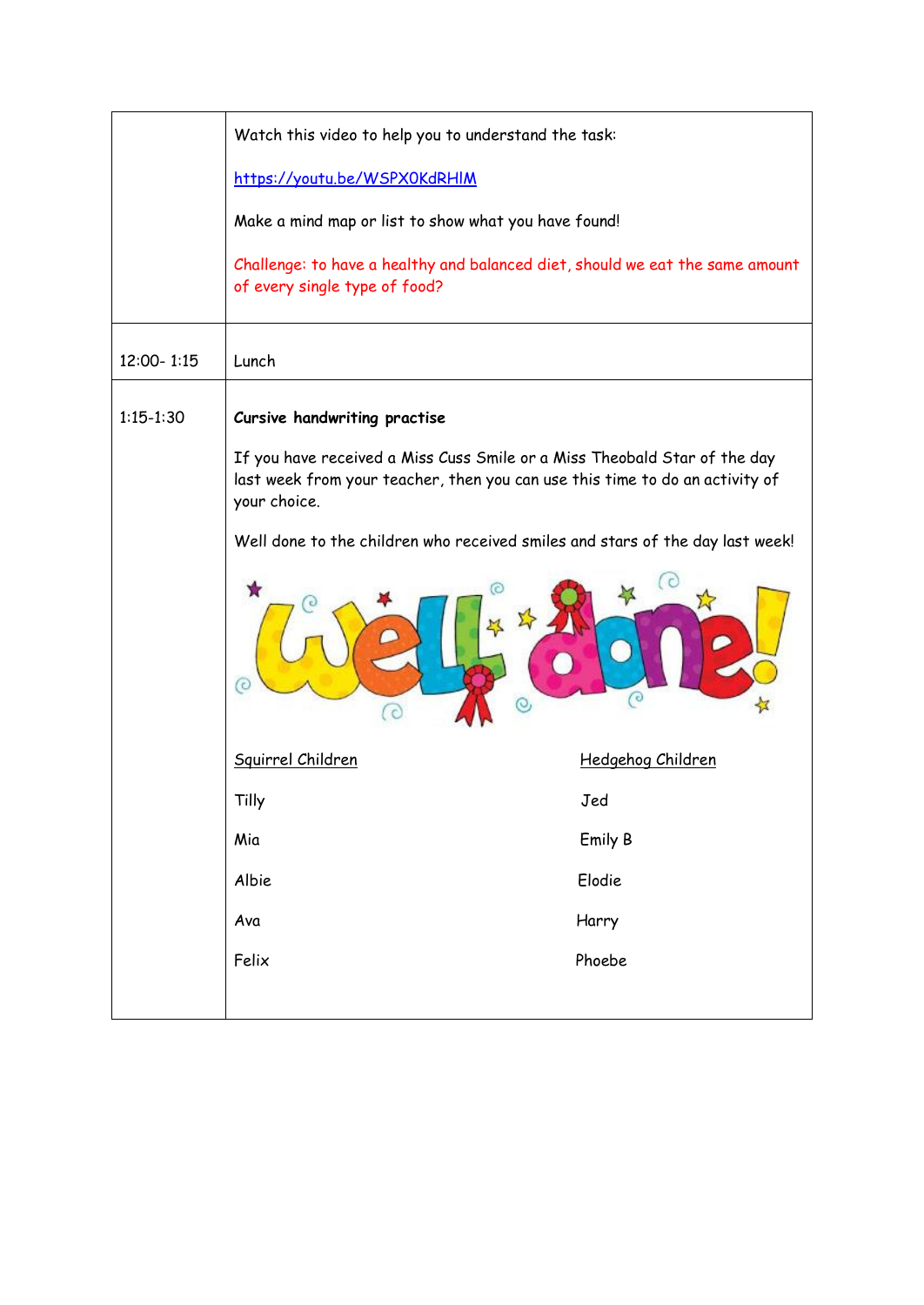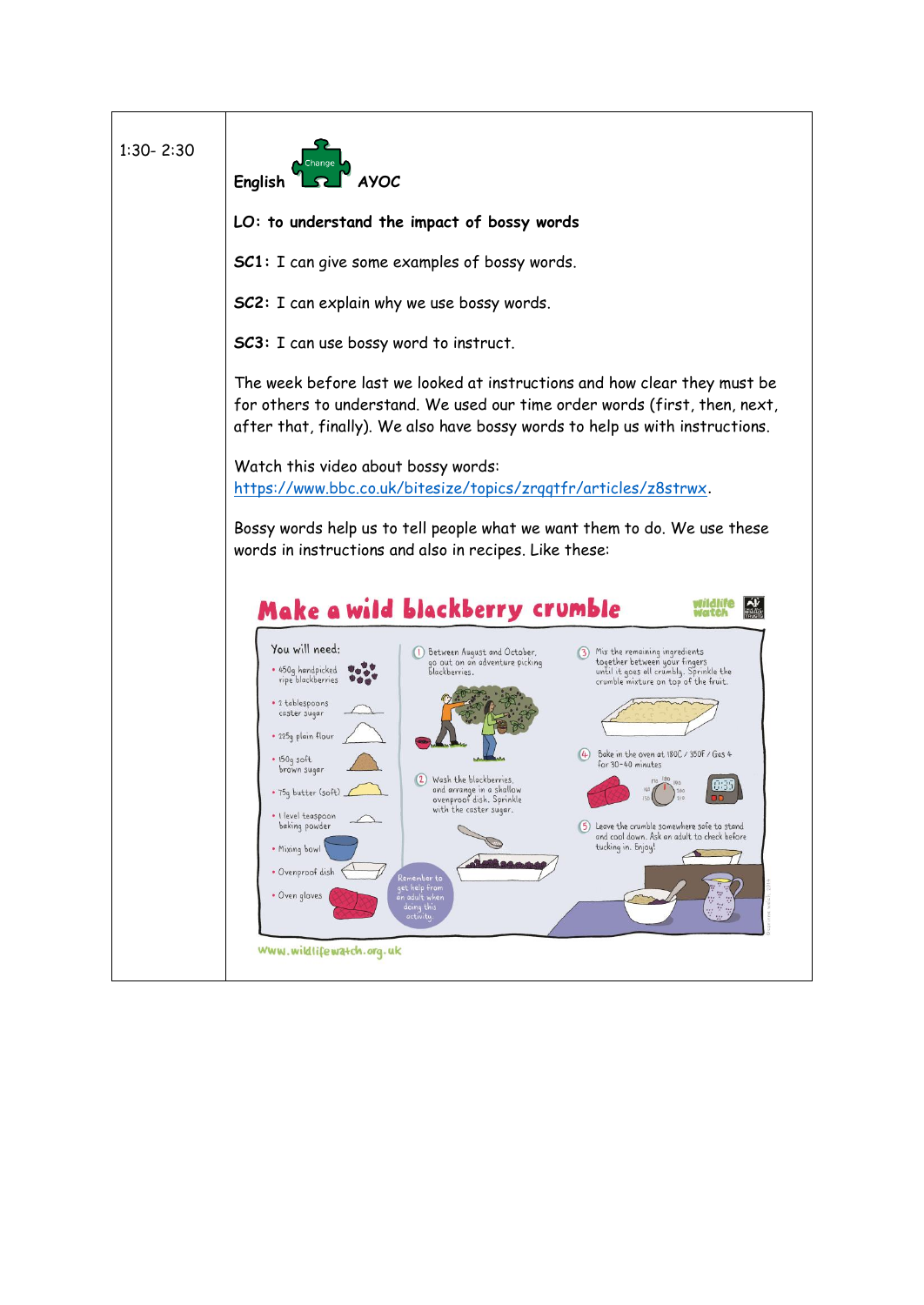